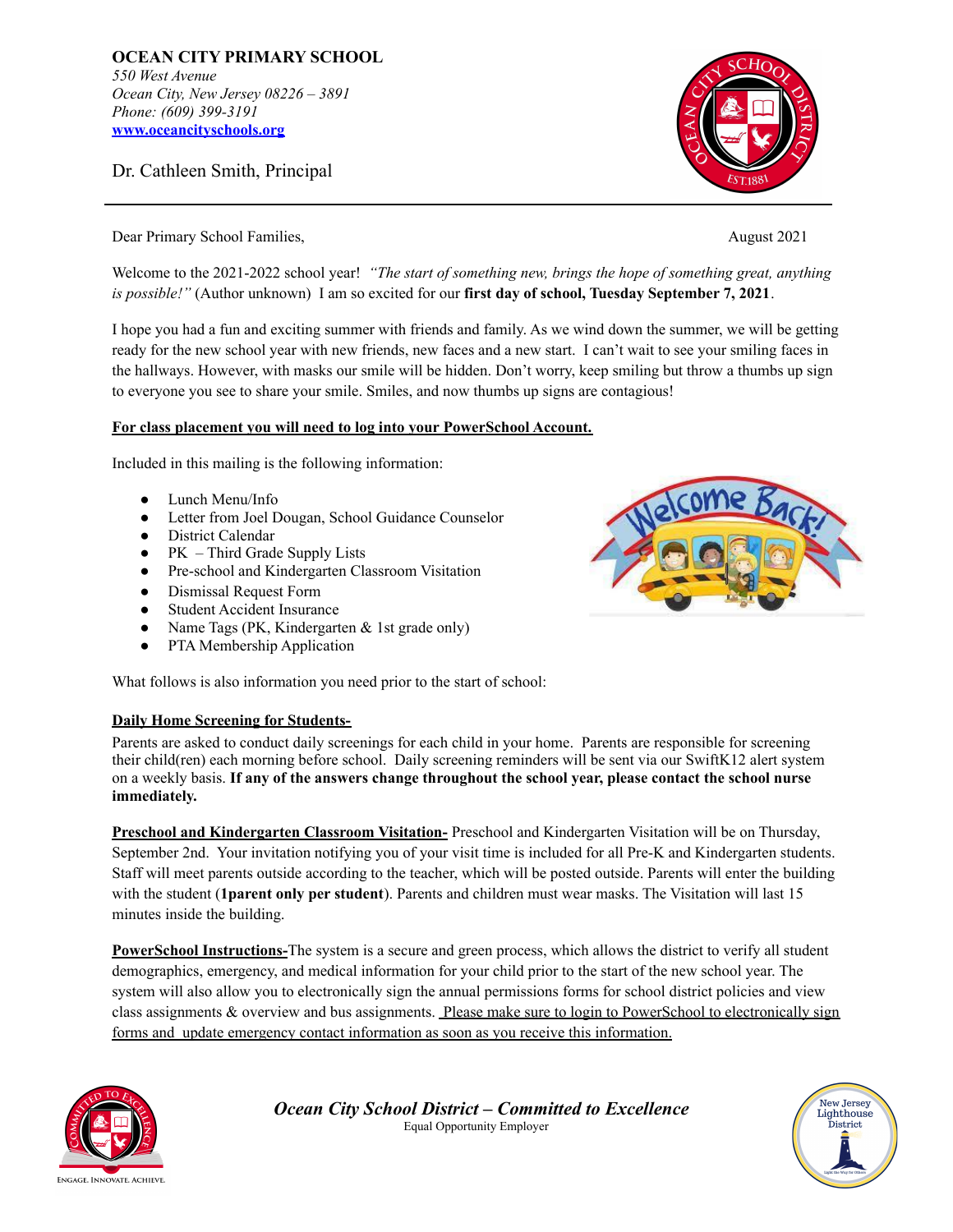Dr. Cathleen Smith, Principal

**School Arrival/Dismissal** – Arrival and dismissal will be slightly staggered to ensure safe protocols entering the building and exiting the building. We are asking parents to remain in their cars until drop off times. We are also asking parents to leave as soon as their child is dropped off/picked up to ensure the next parent has a place to drop students off and pick-up. Parents, please wear a mask while picking up students. Also, please keep students and siblings with you and practice social distancing.

| Grade                  | <b>Drop-off Time</b> | Pick-up Time      | Location                  |
|------------------------|----------------------|-------------------|---------------------------|
| Pre-K and Kindergarten | 8:35 am              | $2:50 \text{ pm}$ | 6th Street Front Entrance |
| 1st Grade              | $8:35 \text{ am}$    | $2:50 \text{ pm}$ | 5th Street Main Entrance  |
| 2nd Grade              | $8:45$ am            | $3:00 \text{ pm}$ | 5th Street Main Entrance  |
| 3rd Grade              | $8:45$ am            | $3:00 \text{ pm}$ | 6th Street Front Entrance |

If your parents are driving you to and from school, you must cross West Avenue only at a corner where the school crossing guard is stationed. Please pull to the curb for drop off and pick-up for everyone's safety. **Double parking is not permitted**. Parents and guardians are not permitted in the building during drop off/dismissal.

Important: Please make sure a note is sent into school if your dismissal routine will be different than the one established. We understand emergency situations arise but please let the office know by  $2:30$  of any changes in the dismissal procedure for that day. This way we can make sure all students are safe and accounted for at the end of *the school day.*

**Transportation** – During the first two weeks of school, PK, Kindergarten and 1<sup>st</sup> grade students - please wear the name tag that is included with this packet - which contains your lunch number, bus number and teacher name. The first two weeks will be an adjustment period and times for arrival and departure will be established. The rules for bus safety can found in the Primary School Policy Booklet and Calendar will be available for review on our PowerSchool page in the "Forms" section. Please review these policies. Every student must wear a mask on school buses. The number of students on the bus limits social distancing practices.

**Dismissal Requests From School** – A Dismissal Requests from School form is being mailed to you. Please complete this form and return it to your teacher by **Monday, September 13.** This is very IMPORTANT so we know who can pick you up from school.

**Student Accident Insurance -** A letter from Mr. Timothy Kelley is included in the packet being mailed to you for more information on student accident insurance.

## **Lunches/Recess**

Students will eat lunch in the cafeteria. We will use a mixture of desks and lunch tables to keep the students at least 3ft apart. Hand sanitizing stations are going to be used before and after students eat lunch. Students will have recess in four different locations outside.

**Specials** Specials will travel to special area classrooms.



*Ocean City School District – Committed to Excellence* Equal Opportunity Employer